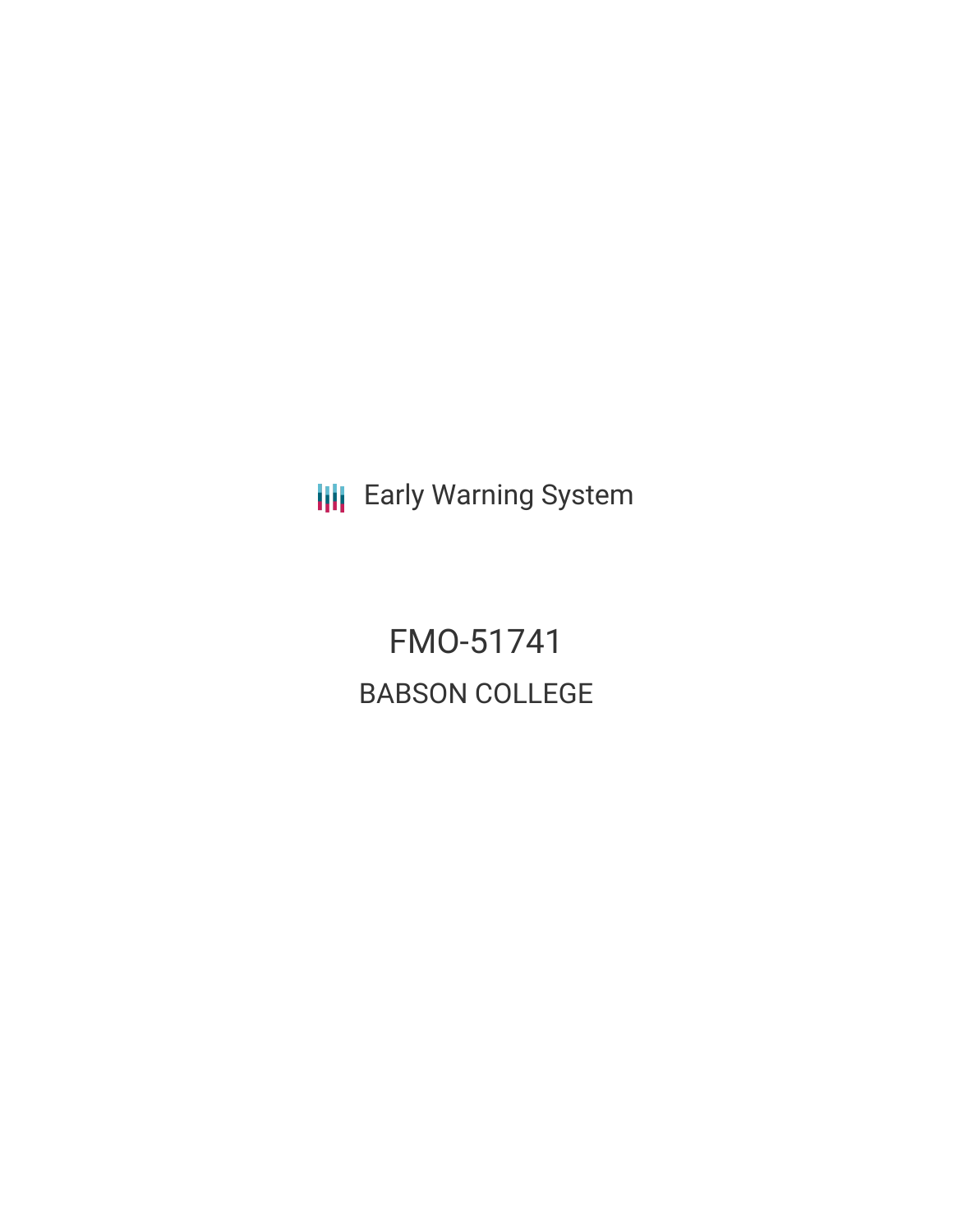

#### **Quick Facts**

| <b>Financial Institutions</b>  | Netherlands Development Finance Company (FMO) |
|--------------------------------|-----------------------------------------------|
| <b>Status</b>                  | Approved                                      |
| <b>Bank Risk Rating</b>        |                                               |
| <b>Voting Date</b>             | 2017-04-13                                    |
| <b>Borrower</b>                | <b>Babson College</b>                         |
| <b>Sectors</b>                 | Infrastructure                                |
| <b>Investment Type(s)</b>      | Loan                                          |
| <b>Investment Amount (USD)</b> | $$0.28$ million                               |
| <b>Loan Amount (USD)</b>       | $$0.28$ million                               |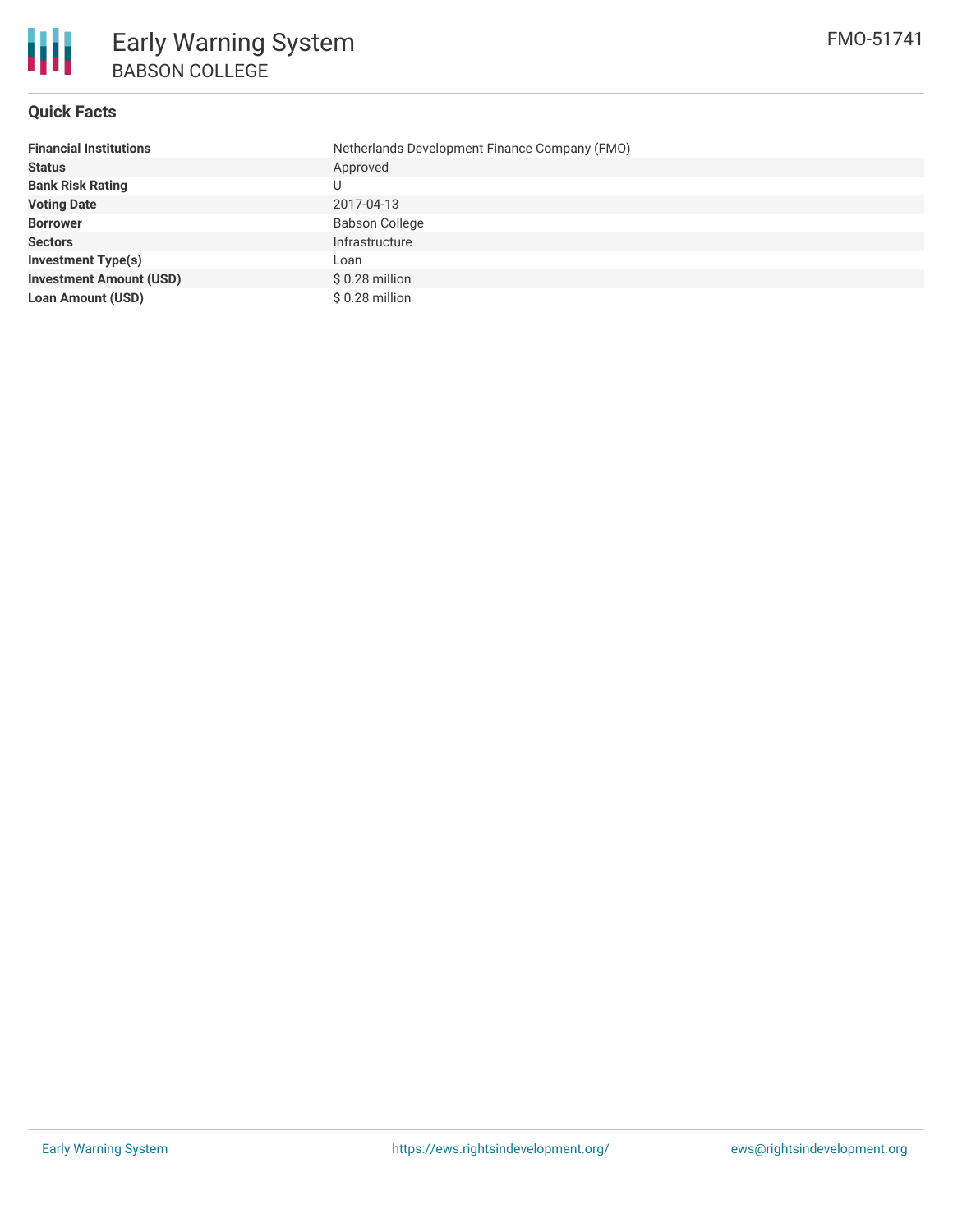

## **Project Description**

According to FMO website, Babson College will be the recipient of this grant as a part of FMO's partnership with Goldman Sachs Foundation. The ultimate beneficiaries will be female business owners that are clients of two of FMO's client banks. The aim is to craft a program that adapts existing curriculum and provides delivery training through bank partnerships in order to enhance the growth potential of women owned businesses in a designated set of countries. In addition, this proposal includes the development and implementation of a Measurement and Evaluation system to assess the efficacy of the program.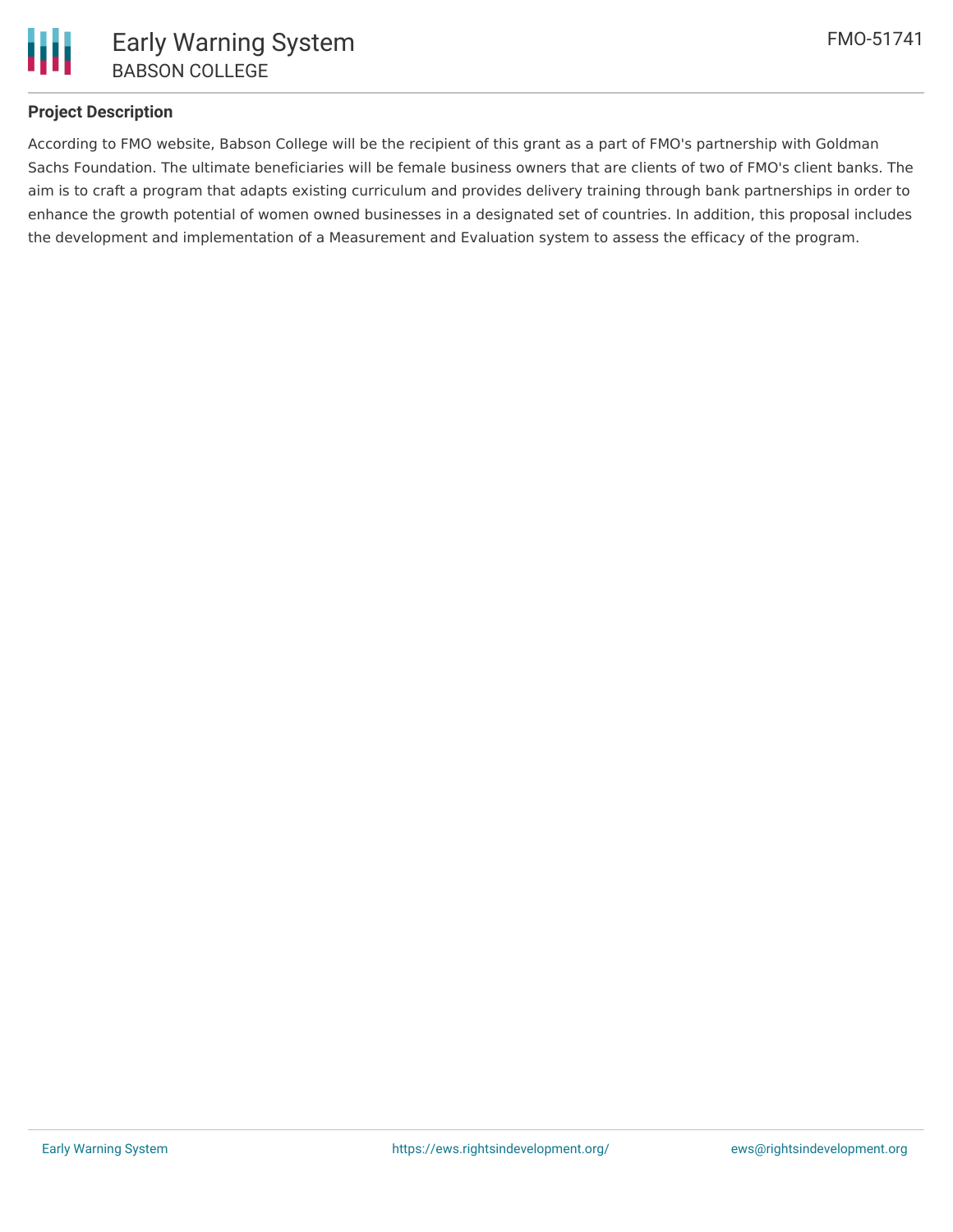

## **Investment Description**

Netherlands Development Finance Company (FMO)